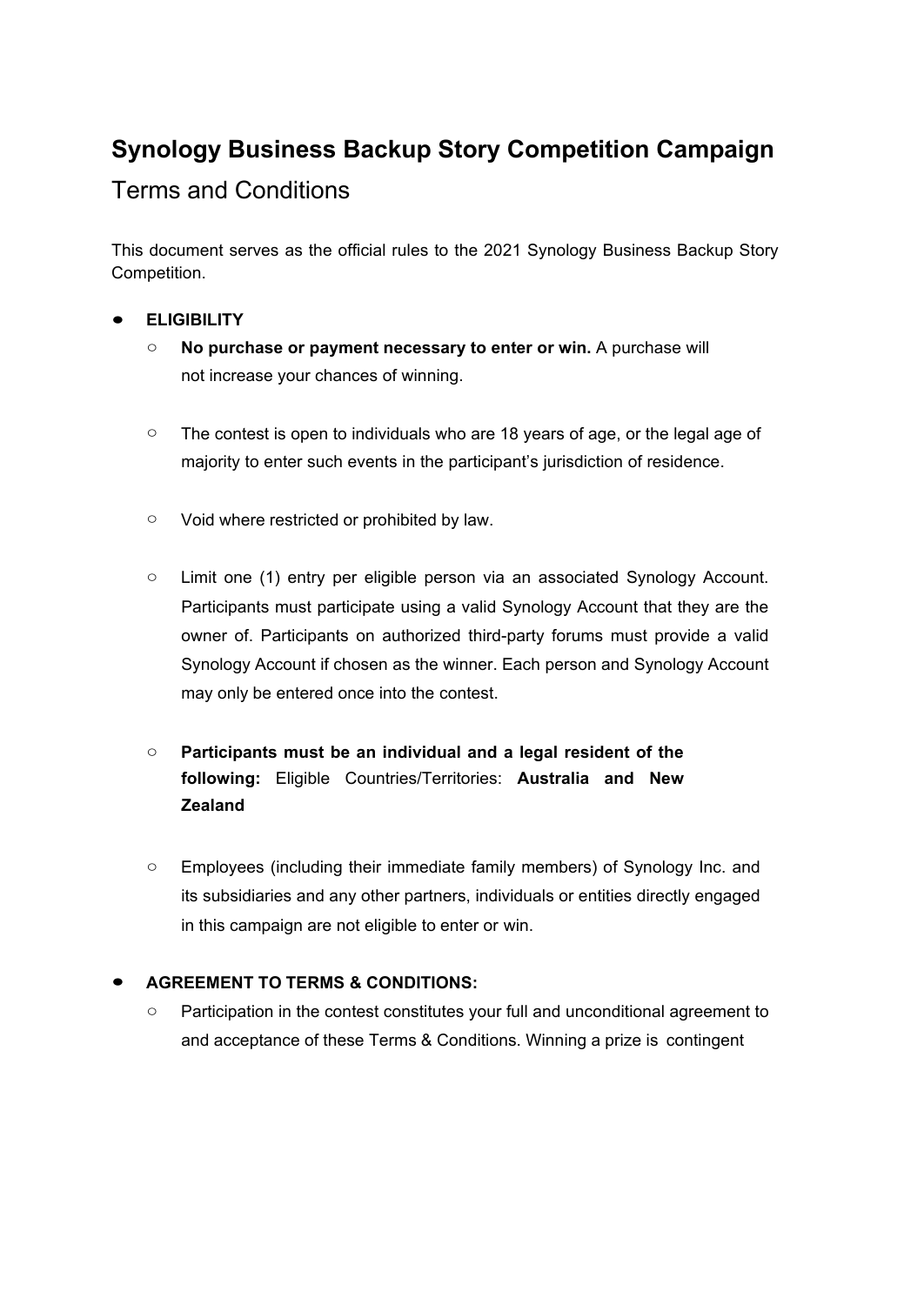upon fulfilling all requirements set forth herein.

○ Use of personal information: By entering this event, participants consent to Synology's use and disclosure of (including cross-border transfer to regions where Synology operates in) information provided to us, such as your Synology Account, email address, name, and other information such as region/country for determining the winner, measuring event metrics, and analysis for product improvement purposes. Personally identifiable informationsuch as your email address are not shared outside of Synology personnel authorized to access such information.

Winners of the event may be subject to additional requirements to provide personal information that will be shared with Synology's partners and sponsors for logistics, legal, and accounting requirements.

Your information will be handled in accordance with Synology's Privacy Statement detailed under Marketing Events and Promotional Events section, unless otherwise stated in this document.

By visiting and/or participating on third-party platforms, participants will be subject to additional privacy policies and terms and conditions for that platform. Synology has no control of data collection and usage of personal information on these platforms.

- Publicity: Winning participants grant Synology and our sponsors the right to publish the winner's name and to communicate with them, regardless of previous communication preferences (e.g. settings in Synology Account).
- Rights to content: By entering this contest, participants agree and consent to Synology and any of our sponsor's use, modification, and reproduction of entries for marketing and advertising purposes.
- **ENTRY:**
	- Please submit your entries before 23<sup>rd</sup> August, 2021. Synology may in its absolute discretion, end the campaign prior to or after conclusion date.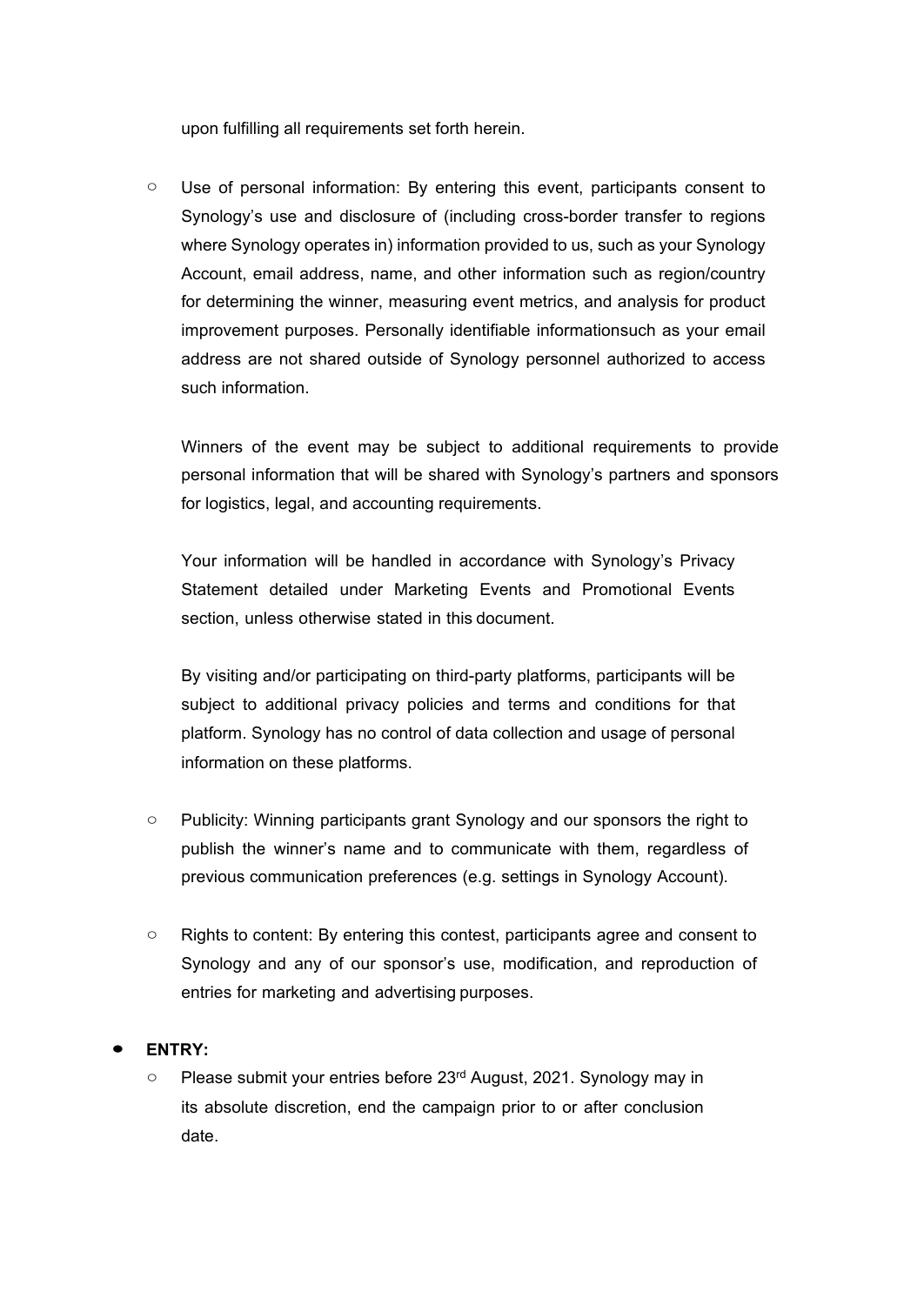- This contest requires the participant to explain how they have set up a business backup strategy using Synology device(s) and share this content in forms specified at the bottom of the event page's "Enter now to have a chance to win" section.
- Judging: Winners will be chosen by a panel of judges, appointed by Synology, to receive the prizes. Synology's judges will consist of Synology employees with expertise in the topic.

Judging is based on the following criteria: Presentation 40% Background & Technical Implementation 30% Insight 30%

○ All entries, including content submitted together with the entry, must be original. Participants may not submit entries for someone else and claim it as their own. Participants caught submitting non-original work will be disqualified from winning.

#### ● **WINNER SELECTION:**

- Synology judges have the sole authority and discretion to select all winners. Synology will contact the winners by sendingan email to the address they registered the Synology Account with typically within 5-10 business days.
- After the competition closes, participants will still be able to discuss and post entries in the forums. Synology will make best efforts to convey that entries are no longer being accepted, but there will inevitably be a delay. Entries made after the posted campaign closure time will not be eligible.
- Synology reserves the right to disqualify any participants that are not in acting in accordance with these Terms & Conditions and/or acting in bad faith before, during, or directly after the event: using automated systems to create entries, submitting non-original work, using defamatory/hostile comments or names, abusing flaws in the system, or any other activities that have caused, or may cause monetary or physical harm to Synology, its employees, systems, products, customers, potential customers, other participants, sponsors, partners, or other affiliated parties.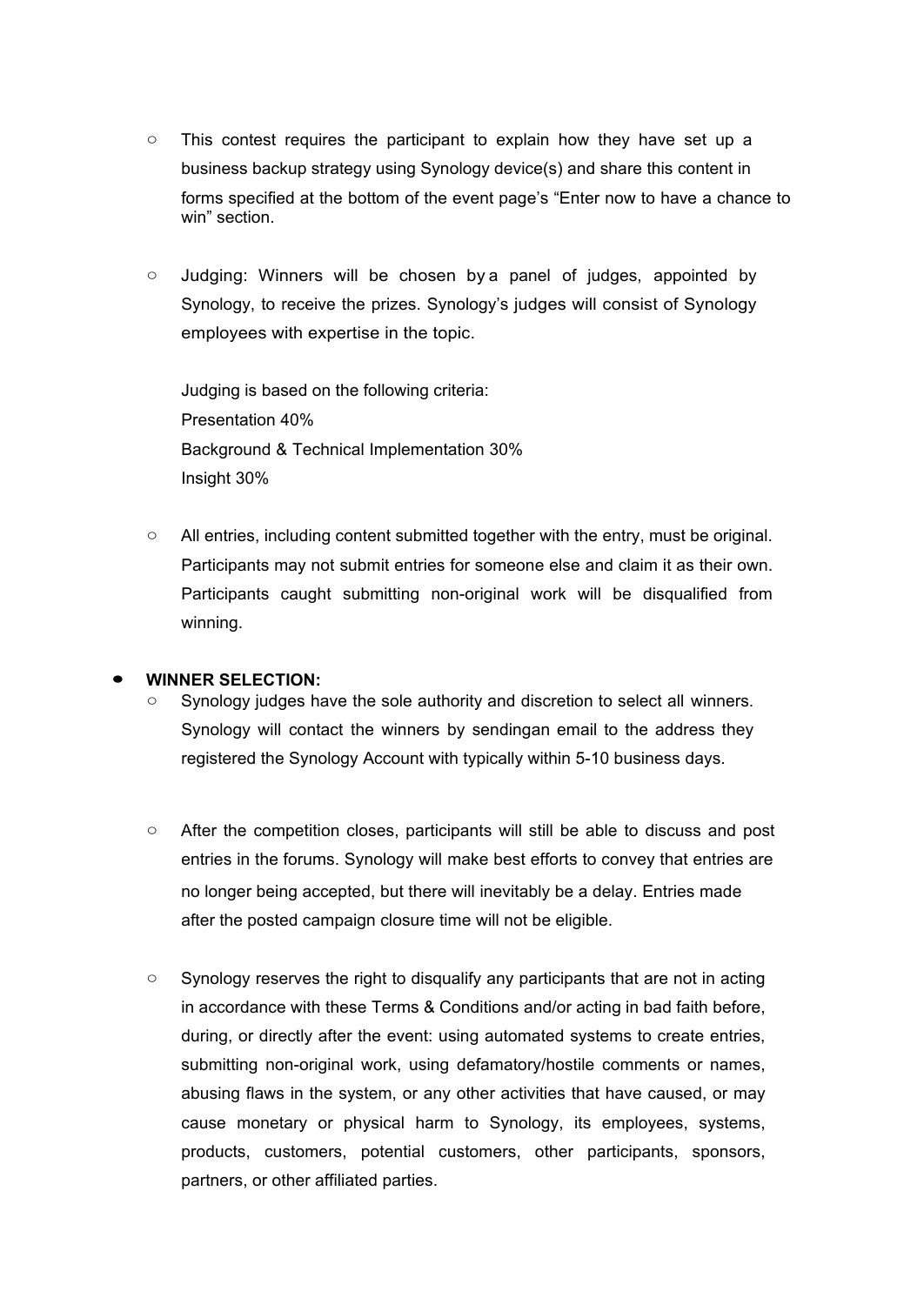#### **● REQUIREMENTS FOR THE WINNERS:**

- You will be required to provide personal information including your email address, delivery address, phone number, and any additional information that may be required to ship the prize to you in order for Synology to arrange for delivery of prize. The information may be shared with event sponsors and the distributor or courier service for delivery purposes.
- Delivery is only available to physical addresses (i.e. no post office boxes). If a prize cannot be delivered to the specified delivery address, and if no follow-up contact could be made, the prize will be considered abandoned and forfeited, and Synology may choose another winner at our own discretion with or without the original winner's receipt of message or approval.
- You must be an individual legal resident of the listed regions/countries under the ELIGIBILITY section and provide a postal address for delivery of the prize. Failure to provide a valid address will result in disqualification and forfeiture of the prizes.
- Receipt of prizes may require the winner to submit documentation that Synology and/or Synology's sponsors require for any applicable local and/or foreign tax reporting and withholding requirements. This may require prize winners to submit additional personal information, such as tax identification numbers or the equivalent in each region. Failure to provide documentation when requested will result in the prize being forfeited, at Synology's discretion.
- Winners are responsible for ensuring that they comply with all applicable tax laws and filing requirements.

#### ● **PRIZES:**

- Winner will receive one of the prizes mentioned on the campaign website.
- The prize(s) are not transferable or exchangeable and cannot be redeemed as cash. No responsibility is accepted for any variation in the value of a prize. The winners are solely responsible for any taxes associated with receipt of a prize.
- In the event a prize is not available or is unable to be provided Synology and Synology's sponsors reserves the right to substitute the prize at its discretion to an alternative item with similar retail value.